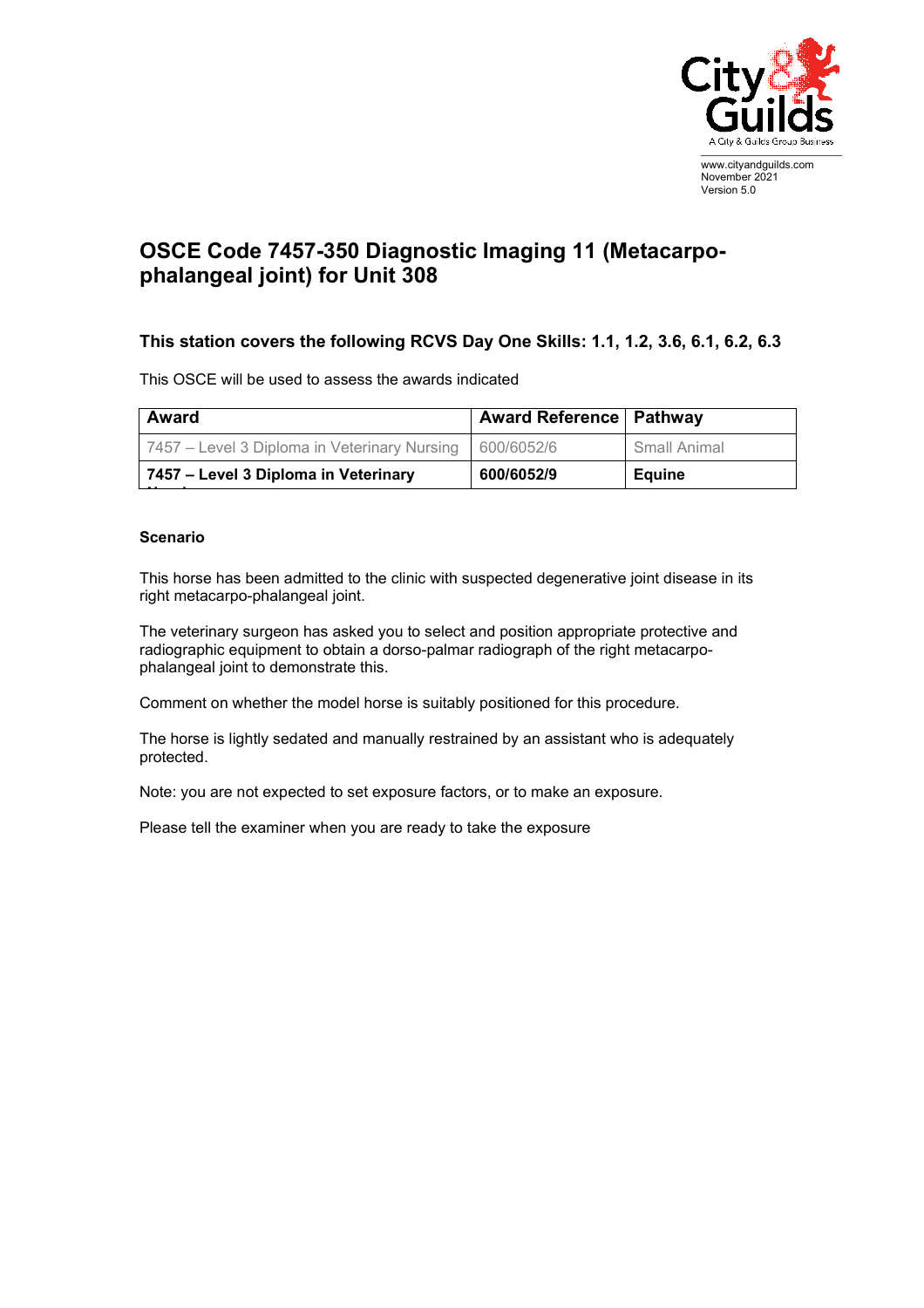|     | Methodology: You will be expected to:                                              |  |
|-----|------------------------------------------------------------------------------------|--|
| 1.  | Select and put on X-ray gown                                                       |  |
| 2.  | Select and put on radiation dose meter                                             |  |
| 3.  | Select X-ray gown for assistant, request that they put it on                       |  |
| 4.  | Select radiation dose meter for assistant, request that they put it on             |  |
| 5.  | Select 1 pair X-ray gloves for assistant, and request that they put them on        |  |
| 6.  | Select thyroid protector for assistant, and request that they put it on            |  |
| 7.  | Select small or medium cassette                                                    |  |
| 8.  | Select appropriate cassette holder                                                 |  |
| 9.  | Place cassette in holder correct way round                                         |  |
| 10. | Label with patient identification and date                                         |  |
| 11. | R F markers in place                                                               |  |
| 12. | Lateral marker in place                                                            |  |
| 13. | Tube head lined up dorsal to limb so primary beam centred over middle of joint     |  |
| 14. | Tube head horizontal or angled down $5 - 10^{\circ}$                               |  |
| 15. | FFD approx 75 - 100cm                                                              |  |
| 16. | Cassette in holder positioned on palmar aspect of right metacarpo-phalangeal joint |  |
| 17. | Cassette in holder parallel to tube head                                           |  |
| 18. | Assistant holding cassette holder standing on right side of horse                  |  |
| 19. | Cassette in holder angled slightly from vertical so distal end nearer heel bulbs   |  |
| 20. | Primary beam collimated to include distal metacarpus III proximally                |  |
| 21. | Proximal short pastern bone (P2) distally                                          |  |
| 22. | Medial skin edges                                                                  |  |
| 23. | Lateral skin edges                                                                 |  |
| 24. | Labelling within primary beam                                                      |  |
| 25. | Collimated area does not overlap edges of the cassette                             |  |
| 26. | Correct positioning (to include necessary equipment)                               |  |